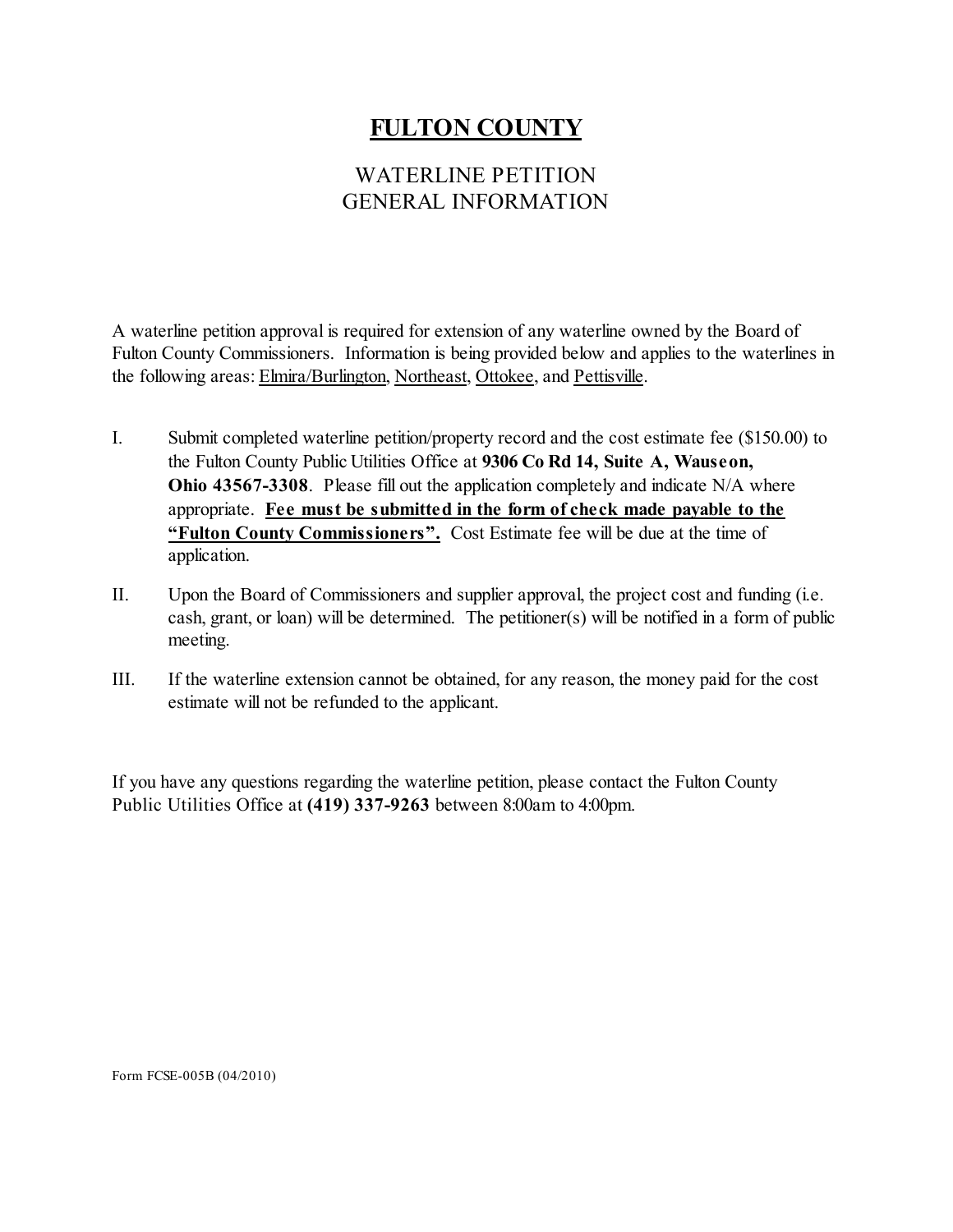# **FULTON COUNTY WATERLINE PETITION**

Date \_\_\_\_\_\_\_\_\_\_\_\_\_\_

Board of County Commissioners Fulton County, Ohio

Dear Commissioners:

We, the undersigned, owners of the following described properties, hereby petition your Honorable Body for the cost estimate, construction, maintenance, repair and operation of approximately feet of water supply line along the following course:

\_\_\_\_\_\_\_\_\_\_\_\_\_\_\_\_\_\_\_\_\_\_\_\_\_\_\_\_\_\_\_\_\_\_\_\_\_\_\_\_\_\_\_\_\_\_\_\_\_\_\_\_\_\_\_\_\_\_\_\_\_\_\_\_\_\_\_\_\_\_\_\_\_\_\_\_\_\_\_\_\_\_\_\_

 $\overline{\phantom{a}}$  , and the contribution of the contribution of the contribution of the contribution of the contribution of the contribution of the contribution of the contribution of the contribution of the contribution of the

\_\_\_\_\_\_\_\_\_\_\_\_\_\_\_\_\_\_\_\_\_\_\_\_\_\_\_\_\_\_\_\_\_\_\_\_\_\_\_\_\_\_\_\_\_\_\_\_\_\_\_\_\_\_\_\_\_\_\_\_\_\_\_\_\_\_\_\_\_\_\_\_\_\_\_\_\_\_\_\_\_\_\_\_

\_\_\_\_\_\_\_\_\_\_\_\_\_\_\_\_\_\_\_\_\_\_\_\_\_\_\_\_\_\_\_\_\_\_\_\_\_\_\_\_\_\_\_\_\_\_\_\_\_\_\_\_\_\_\_\_\_\_\_\_\_\_\_\_\_\_\_\_BBBBBBBBBBBBBBB

in accordance with Section 6103.01 of the Ohio Revised Code. The work is to be done under the supervision of the Fulton County Public Utilities. In addition, we are submitting the amount of \$150.00 for all expenses incurred by the Board in connection with the initial cost estimate of said water supply line. **(Make check payable to the "Fulton County Commissioners")**

#### **For Office Use Only**

 $\overline{a}$  , and the contribution of the contribution of the contribution of the contribution of the contribution of the contribution of the contribution of the contribution of the contribution of the contribution of the co \_\_\_\_\_\_\_\_\_\_\_\_\_\_\_\_\_\_\_\_\_\_\_\_\_\_\_\_\_\_\_\_\_\_\_\_\_\_\_\_\_\_\_\_\_\_\_\_\_\_\_\_\_\_\_\_\_\_\_\_\_\_\_\_\_\_\_\_\_\_\_\_\_\_\_\_\_\_\_\_\_\_\_\_

 $\overline{\phantom{a}}$  , and the contribution of the contribution of the contribution of the contribution of the contribution of the contribution of the contribution of the contribution of the contribution of the contribution of the

| Date Received    |  |
|------------------|--|
| Amount Received  |  |
| Name of Supplier |  |
| Remarks:         |  |